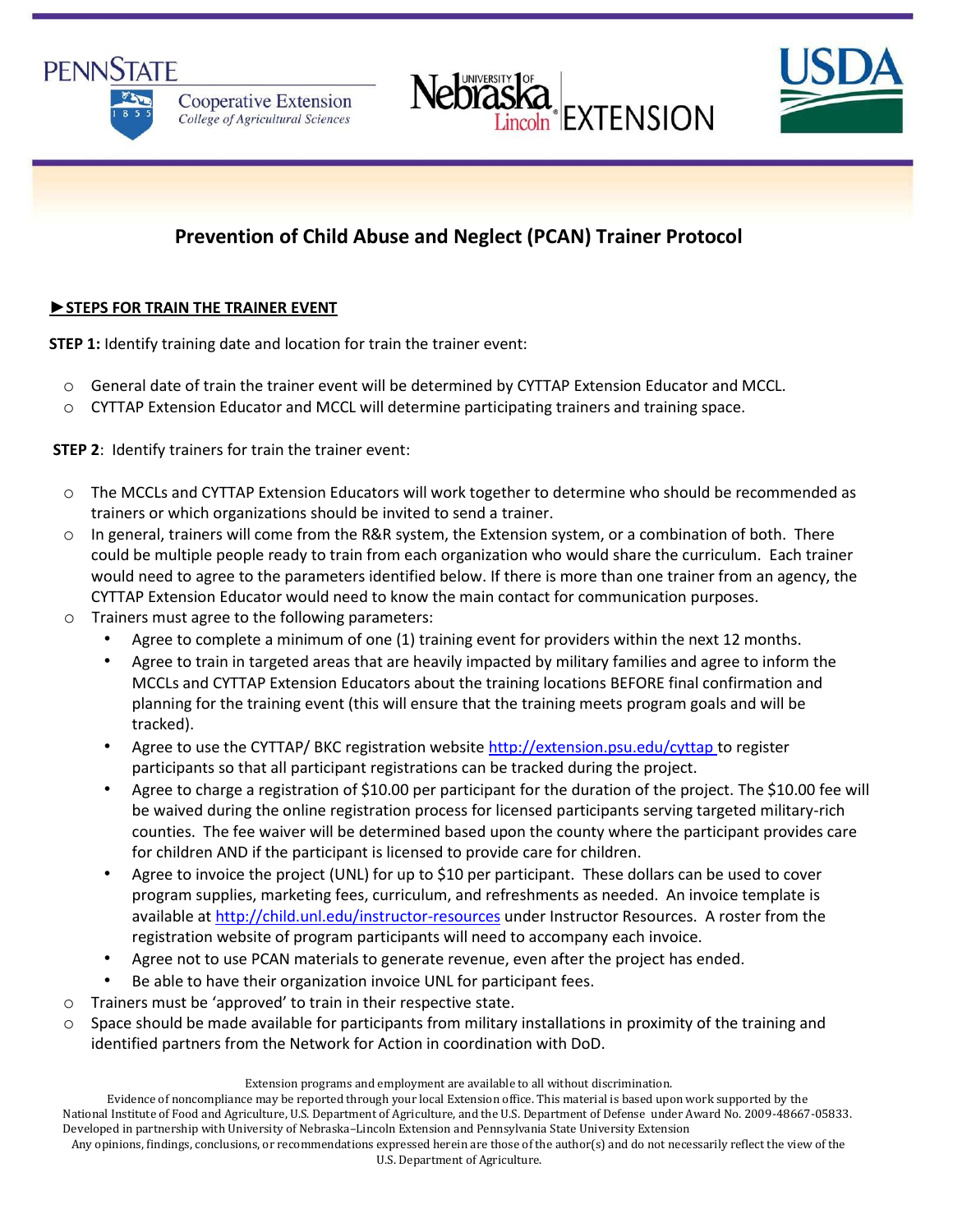**STEP 3**: Registration for training of trainers:

o CYTTAP Extension Educator will complete the *Workshop Information Form* as outlined in **STEP 4 or** use the workshop registration process that is available at<http://extension.psu.edu/cyttap> [a](http://extension.psu.edu/cyttap)fter they have gained their Instructor PIN as outlined in 4<sup>th</sup>

# **►STEPS FOR CHILD CARE PROVIDER TRAINING**

**STEP 4**: Trained trainers process for entering a new PCAN workshop into registration system:

- o All PCAN Trainers will contact their CYTTAP Extension Educator with the information needed to complete the *Workshop Information Form*. The CYTTAP Extension Educator will then submit that information to UNL.
- o This *Workshop Information Form* (WIF) must be completed at least six weeks in advance of the date of the workshop.
- o **Information needed on the** *Workshop Information Form (WIF)*
	- Workshop Name
	- Workshop Description
	- Workshop contact information
	- Date/Time
	- Location –address, city, state, facility, room number
	- Maximum number of participants
	- Deadline for registration midnight eastern time day prior to workshop
	- Fee -\$10.00 fee for all workshops taught through project
	- Any special instructions
- o Once the workshop information form has been added to the registration site, trainers will receive a confirmation email. Trainers will go to the registration website and click on 'Instructor Access'. They will need to sign in and receive their PIN. Next, they will click to agree to the parameters on the agreement on the website (listed in **STEP 3** on this protocol). Trainers will be able to view and print workshop rosters from this site.
- o Child care providers will access the registration website at <http://extension.psu.edu/cyttap> to sign up for the training.
- o **NO WALK-IN REGISTRATIONS ACCEPTED. PRE-REGISTRATION IS REQUIRED.**

o **Process for handling provider participants who want to pay by check/money order.**  There will be a check or money order payment option on the registration website: [http://extension.psu.edu/cyttap.](http://extension.psu.edu/cyttap) 

Checks/money orders should be sent prior to the workshop to:

CYTTAP Workshop Registration

211 Ag Hall, P.O. Box 0703

University of Nebraska-Lincoln Lincoln,

# NE 68583-0703

# o **Process for cancellations and refunds** o

- Providers may call (402-472-3946) or email CYTTAP@unl.edu to cancel or change their registration.
- Refunds will be issued if cancellations are made at least one day prior to workshop.
- Refunds will NOT be provided to those who do not cancel.
- UNL will refund eligible providers for checks received. Penn State will refund all credit card payments after the training has occurred.